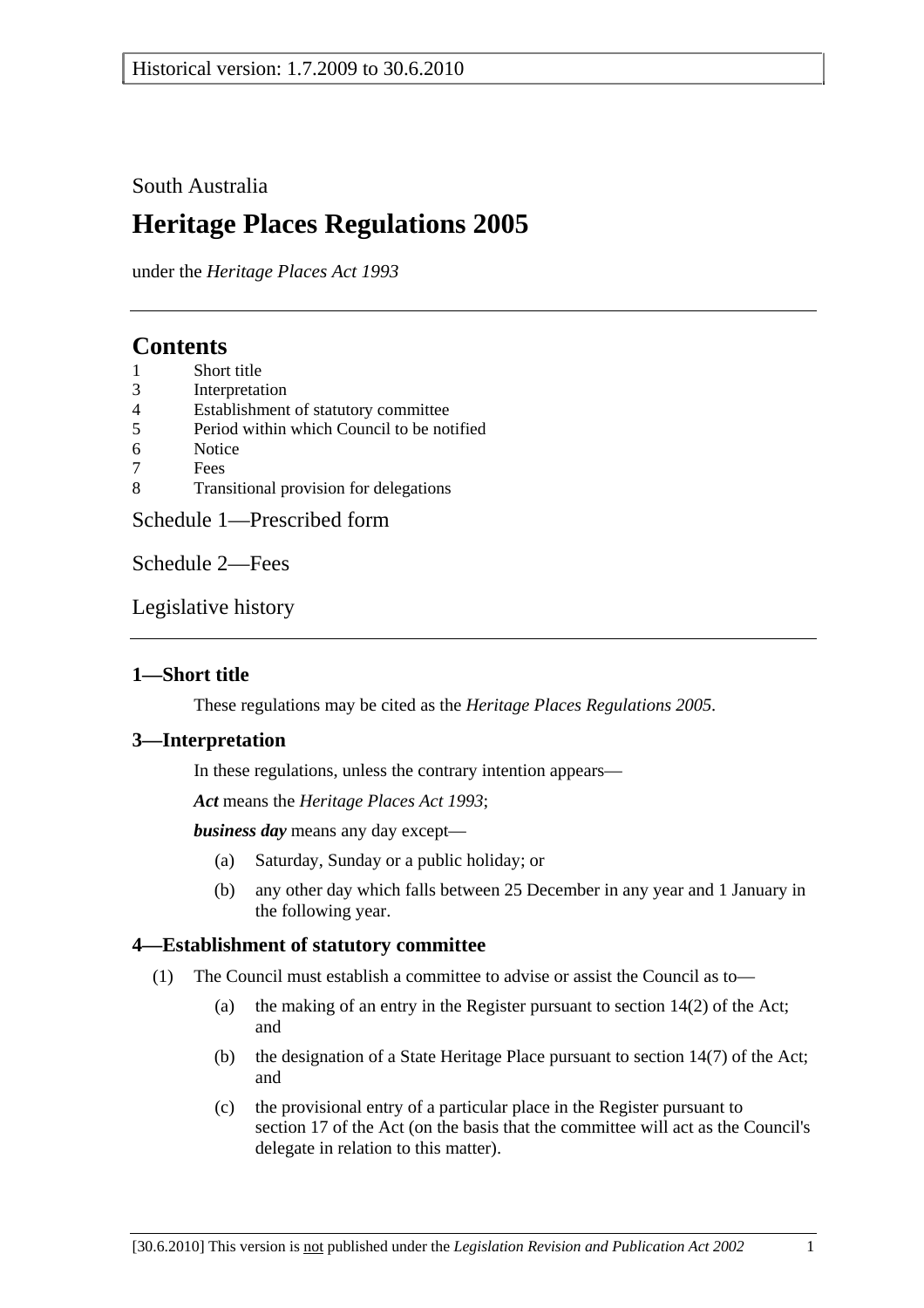- (2) The members of the committee—
	- (a) will be appointed by the Council; and
	- (b) in accordance with terms and conditions determined by the Council.

## **5—Period within which Council to be notified**

For the purposes of section  $27(2)(b)$  of the Act—

- (a) the prescribed period for notifying the Council of the location of an object is 5 business days from the date of discovery; and
- (b) the prescribed period for furnishing information to the Council is 10 business days from the date on which the Council requested the provision of the relevant information, or such longer period as the Council may allow.

## **6—Notice**

For the purposes of paragraph (a) of section 38A(5) of the Act, a notice of the Minister under that paragraph must be in the form prescribed by Schedule 1.

## **7—Fees**

- (1) The fees set out in Schedule 2 are payable to the Council.
- (2) The Council may waive or reduce a fee if satisfied that it is appropriate to do so in a particular case.

## **8—Transitional provision for delegations**

A delegation made by the State Heritage Authority may continue to operate as if it were a delegation made by the Council until that delegation is varied or revoked by the Council.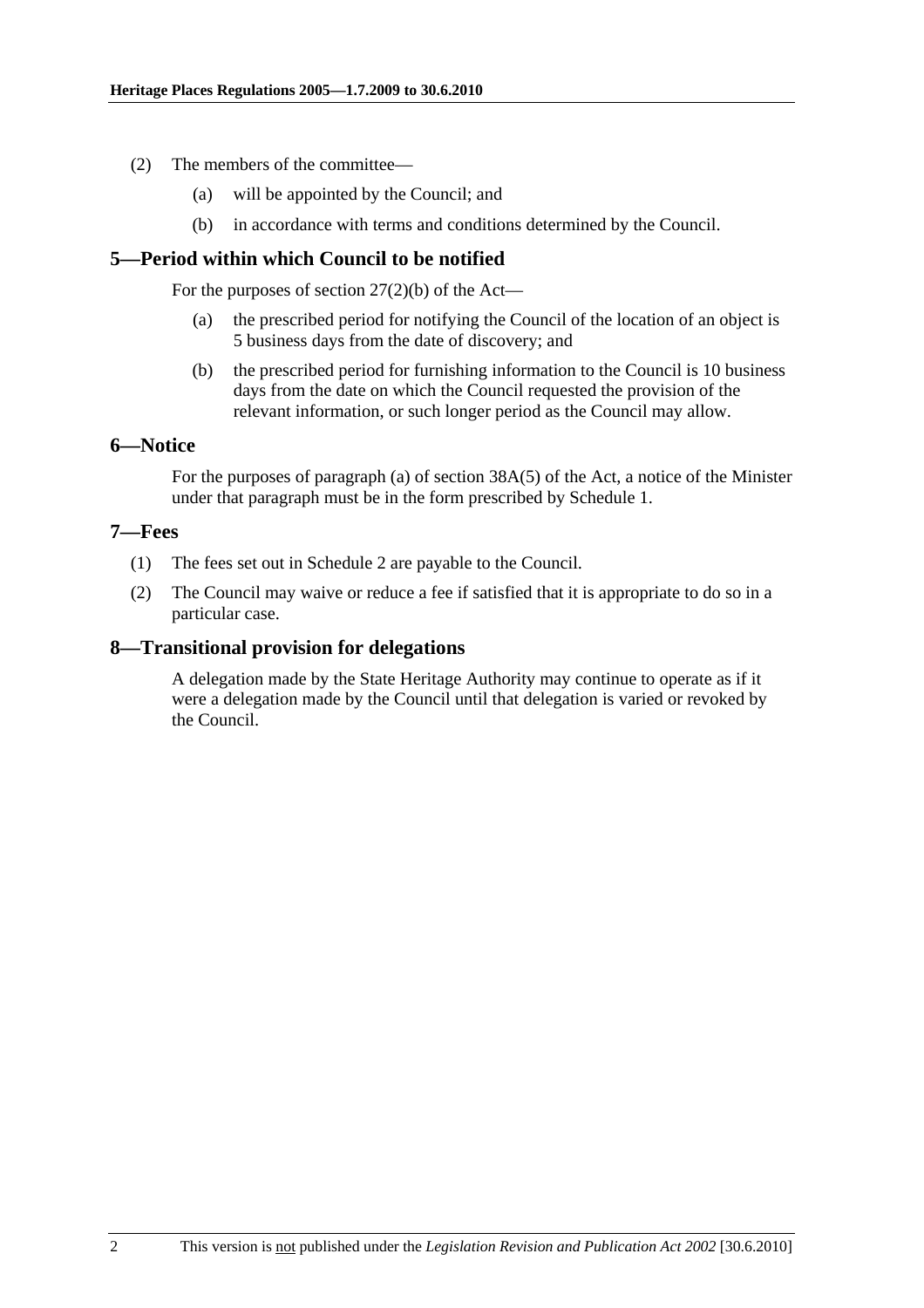File No.

# **Schedule 1—Prescribed form**

Heritage Places Act 1993

NOTICE for the purposes of section 38A(5) of the Act

| <b>PART A-Notice</b>                                                                    |               |                 |
|-----------------------------------------------------------------------------------------|---------------|-----------------|
| To:                                                                                     |               |                 |
| Title: Mr/Mrs/Ms                                                                        | Last<br>Name: | Given<br>Names: |
| Company Name<br>(if applicable):                                                        |               |                 |
| Postal Address:                                                                         |               |                 |
| Street Address (if different<br>from above) or other<br>information relevant to service |               |                 |

- 1 It is alleged that you have engaged in conduct in contravention of the Heritage Places Act 1993 ("the Act"). The particulars of the alleged contravention are set out in Part B of this notice.
- $\overline{2}$ The purposes of this notice is to give you the opportunity to elect to be prosecuted for the alleged contravention under section  $38A(5)(a)$  of the Act. If you do not elect to be prosecuted, the Minister, a local council, or any other person acting with the leave of the Environment, Resources and Development Court may commence civil penalty proceedings under section 38A(1)(c) of the Act for the purposes of obtaining an order from the Court that you pay into the South Australian Heritage Fund an amount as a monetary penalty on account of the contravention. In these civil proceedings, any contravention of the Act would only need to be proved "on the balance of probabilities".
- 3 If you elect to be prosecuted rather than facing the civil penalty proceedings, you must serve a written notice on the Minister within 21 days after service of this notice.
- $\overline{4}$ The following matters are relevant to the provision of a notice of election to the Minister:
	- The notice must be addressed to the Minister as follows:  $(1)$

### [Insert relevant information]

 $(2)$ You may choose to use the pro forma notice to the Minister attached to this document, or you may inform the Minister by letter if you so wish.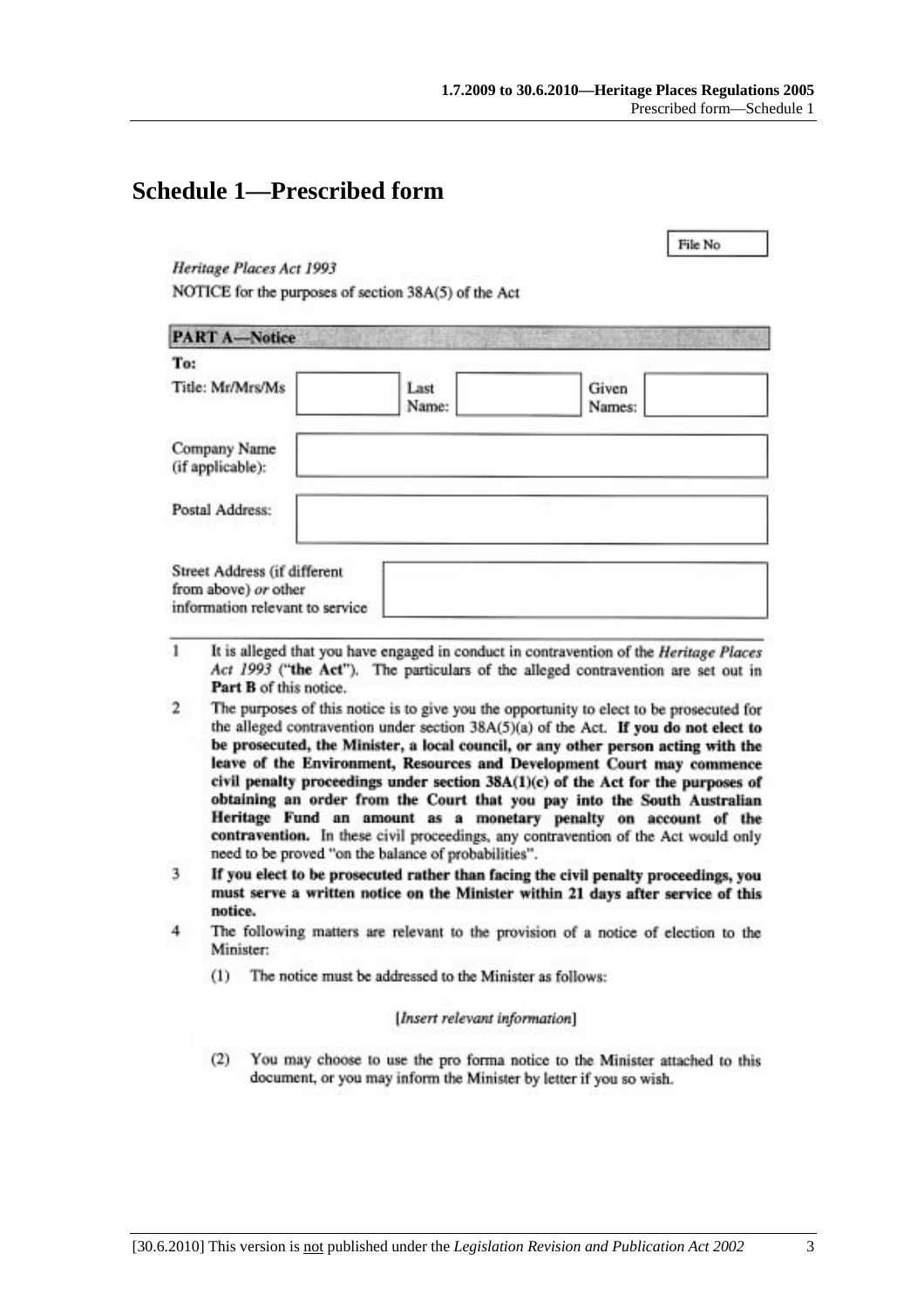- $(3)$ Please quote your name and the File Number shown at the top of this document.
- $(4)$ information about the Act can be obtained from Additional www.environment.sa.gov.au/heritage. Information concerning this Notice can be obtained by telephone from the Manager, Heritage Branch-Telephone [insert relevant number]. There is also some additional general information set out below.
- If you do not respond within 21 days after service of this notice, proceedings  $(5)$ may be commenced to recover the "civil penalty" in the Environment, Resources and Development Court.

| Name of State Heritage<br>Place (if applicable): | Register No: |
|--------------------------------------------------|--------------|
| Address or Location:                             |              |
| The details of the contravention are as follows: |              |
|                                                  |              |
|                                                  |              |
|                                                  |              |

# **PART C-General information**

#### **Heritage Places Act 1993** 1

The Heritage Places Act 1993 is an Act to make provision for the identification, recording and conservation of places and objects of non-Aboriginal heritage significance, to establish the South Australian Heritage Council, and for other purposes.

#### $\overline{2}$ **Section 38A-ERD Court**

- Subsection (1) allows an order to be made only where a contravention of the Act has occurred.
- Subsection (1)(c) allows the Court to order a monetary penalty to be paid into the South Australian Heritage Fund on account of the breach. A monetary penalty such as this is sometimes known as a "civil penalty" because it is a financial penalty imposed by a Court in civil proceedings. The penalty is intended as a deterrent.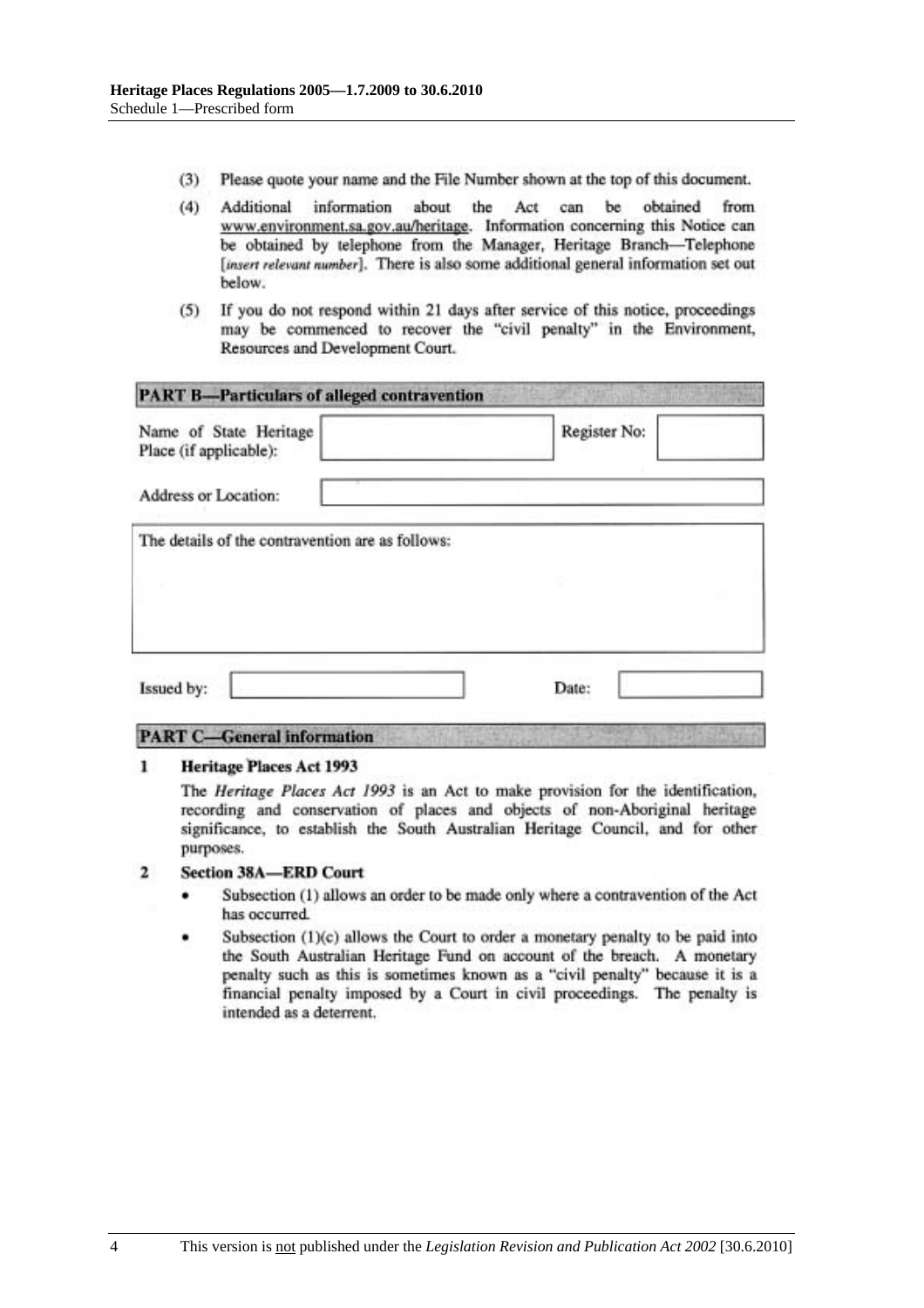- Subsection (5)(a)(i) imposes limits on the circumstances and manner of application and use of a civil penalty order. A person who is faced with the possibility of a civil penalty may elect to be prosecuted for a criminal offence, which must be proved at the higher standard of "beyond reasonable doubt".
- For the purposes of allowing a person to make an election, the Minister must serve a notice on the person advising the person that he or she may, by written notice to the Minister, elect to be prosecuted for the contravention, and allowing the person not less than 21 days to do so. This is the reason for the service of this notice.
- Proceedings for a civil penalty are stayed if criminal proceedings are started or have 3 already been started against the person for an offence that is the same (or substantially the same) as the conduct alleged to constitute the contravention to which the proceedings relate. They may be resumed if the criminal proceedings do not result in a formal finding of guilty being made against the person.
- $\overline{4}$ If an amount is paid in the civil proceedings, criminal proceedings may not be initiated against the person for an offence constituted by conduct that is the same (or substantially the same) as the conduct alleged to constitute the contravention in relation to which the amount has been paid.

### **Attachment**

### **Notice to the Minister**

1 I have received a notice from the Minister under section 38A(5)(a) of the *Heritage* Places Act 1993 ("the Act") in connection with the proposed commencement of civil penalty proceedings in respect of a contravention of the Act.

The File No is:

 $\overline{2}$ In accordance with section 38A(5)(a) of the Act I HEREBY GIVE NOTICE that I elect to be prosecuted for the alleged contravention.

| Name in full:                     |   |
|-----------------------------------|---|
| Signed:                           | x |
| Please also print signature here: |   |
| Contact details:                  |   |
|                                   |   |

 $\boldsymbol{A}$ Date:

3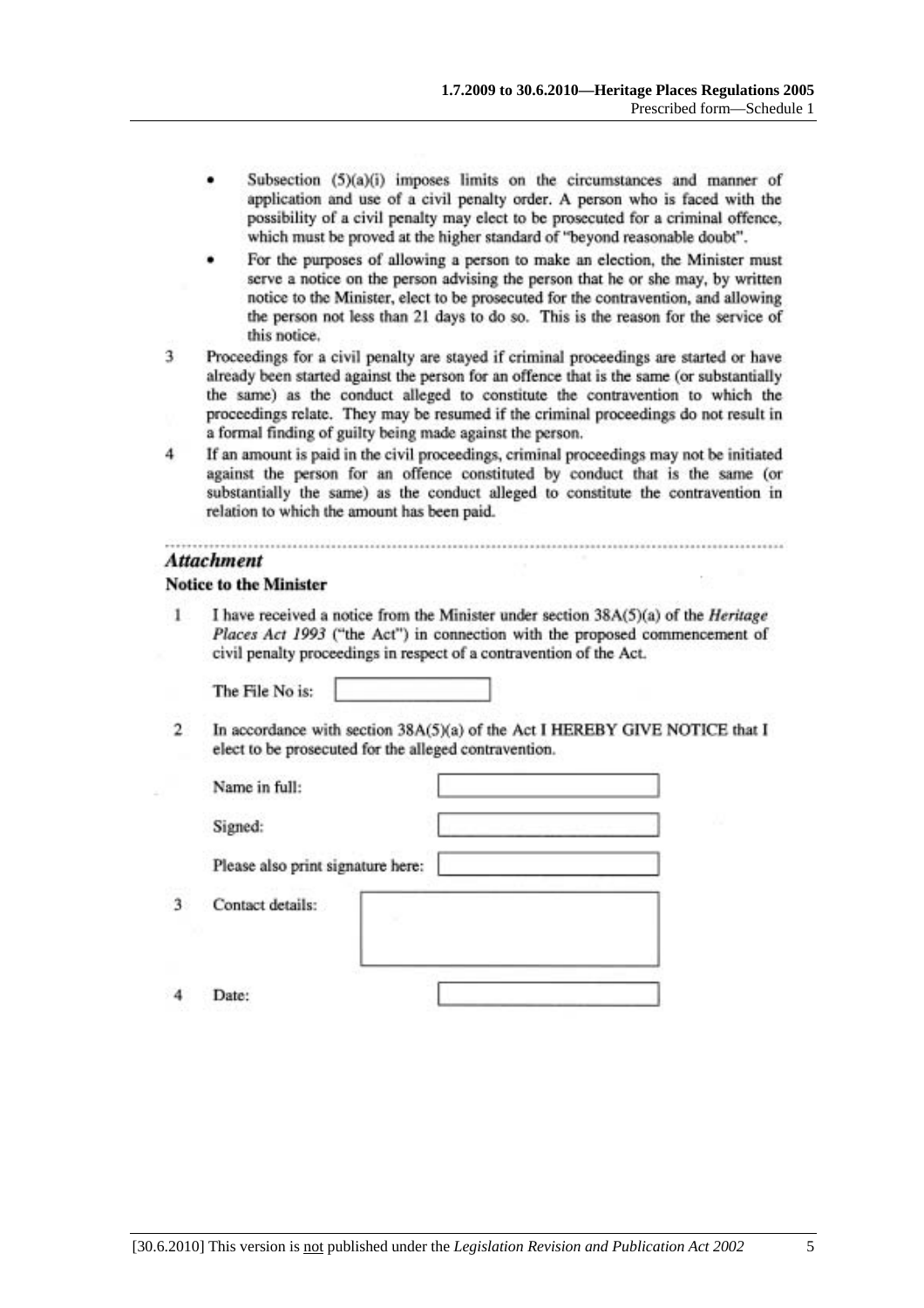# **Schedule 2—Fees**

| 1              | Act      | Certified copy of an entry in the Register in relation to a State Heritage<br>Place, or an object identified by the Council under section $14(2)$ of the | \$26.75                                            |
|----------------|----------|----------------------------------------------------------------------------------------------------------------------------------------------------------|----------------------------------------------------|
| 2              |          | Application for certificate of exclusion in relation to land zoned<br>"residential" under the relevant Development Plan—                                 |                                                    |
|                | (a)      | initial application fee                                                                                                                                  | \$133.00                                           |
|                |          | plus                                                                                                                                                     |                                                    |
|                | (b)      | if the Council determines to invite public submissions                                                                                                   | \$1 215.00                                         |
| $\mathcal{F}$  |          | Application for certificate of exclusion in relation to any other land                                                                                   | 5% of Valuer-General's<br>assessment of site value |
| $\overline{4}$ | Act 1993 | Application for a permit under Part 5 Division 1 of the <i>Heritage Places</i>                                                                           | \$133.00                                           |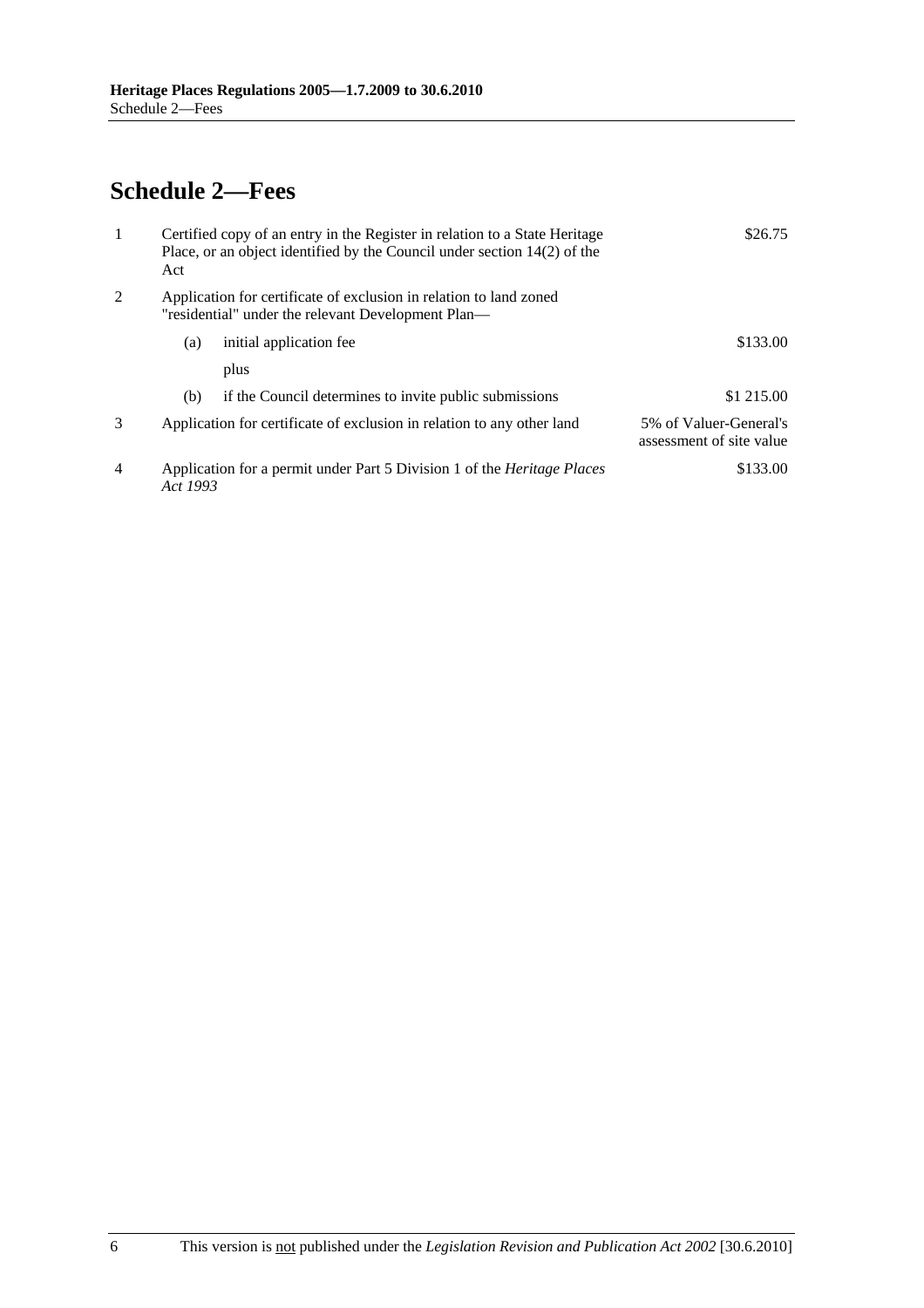# **Legislative history**

# **Notes**

- Variations of this version that are uncommenced are not incorporated into the text.
- Please note—References in the legislation to other legislation or instruments or to titles of bodies or offices are not automatically updated as part of the program for the revision and publication of legislation and therefore may be obsolete.
- Earlier versions of these regulations (historical versions) are listed at the end of the legislative history.
- For further information relating to the Act and subordinate legislation made under the Act see the Index of South Australian Statutes or www.legislation.sa.gov.au.

# **Legislation revoked by principal regulations**

The *Heritage Places Regulations 2005* revoked the following:

*Heritage Regulations 2005*

# **Principal regulations and variations**

New entries appear in bold.

| Year No  | Reference                       | Commencement       |
|----------|---------------------------------|--------------------|
| 2005 240 | Gazette 17.11.2005 p3978        | $17.11.2005$ : r 2 |
| 2006 81  | Gazette 15.6.2006 p1706         | $1.7.2006$ : r 2   |
|          | 2007 156 Gazette 7.6.2007 p2555 | $1.7.2007$ : r 2   |
| 2008 130 | Gazette 5.6.2008 p2125          | $1.7.2008$ : r 2   |
| 2009 121 | Gazette 4.6.2009 p2567          | 1.7.2009: r2       |
| 2010 91  | Gazette 10.6.2010 p2784         | $1.7.2010$ : r 2   |

# **Provisions varied**

New entries appear in bold.

Entries that relate to provisions that have been deleted appear in italics.

| Provision        | How varied                                                            | Commencement |
|------------------|-----------------------------------------------------------------------|--------------|
| r <sub>2</sub>   | omitted under Legislation Revision and<br>Publication Act 2002        | 1.7.2006     |
| Sch 2            | substituted by 81/2006 r 4                                            | 1.7.2006     |
|                  | substituted by 156/2007 r 4                                           | 1.7.2007     |
|                  | substituted by 130/2008 r 4                                           | 1.7.2008     |
|                  | substituted by 121/2009 r 4                                           | 1.7.2009     |
| Sch <sub>3</sub> | omitted under Legislation Revision and<br><b>Publication Act 2002</b> | 1.7.2006     |